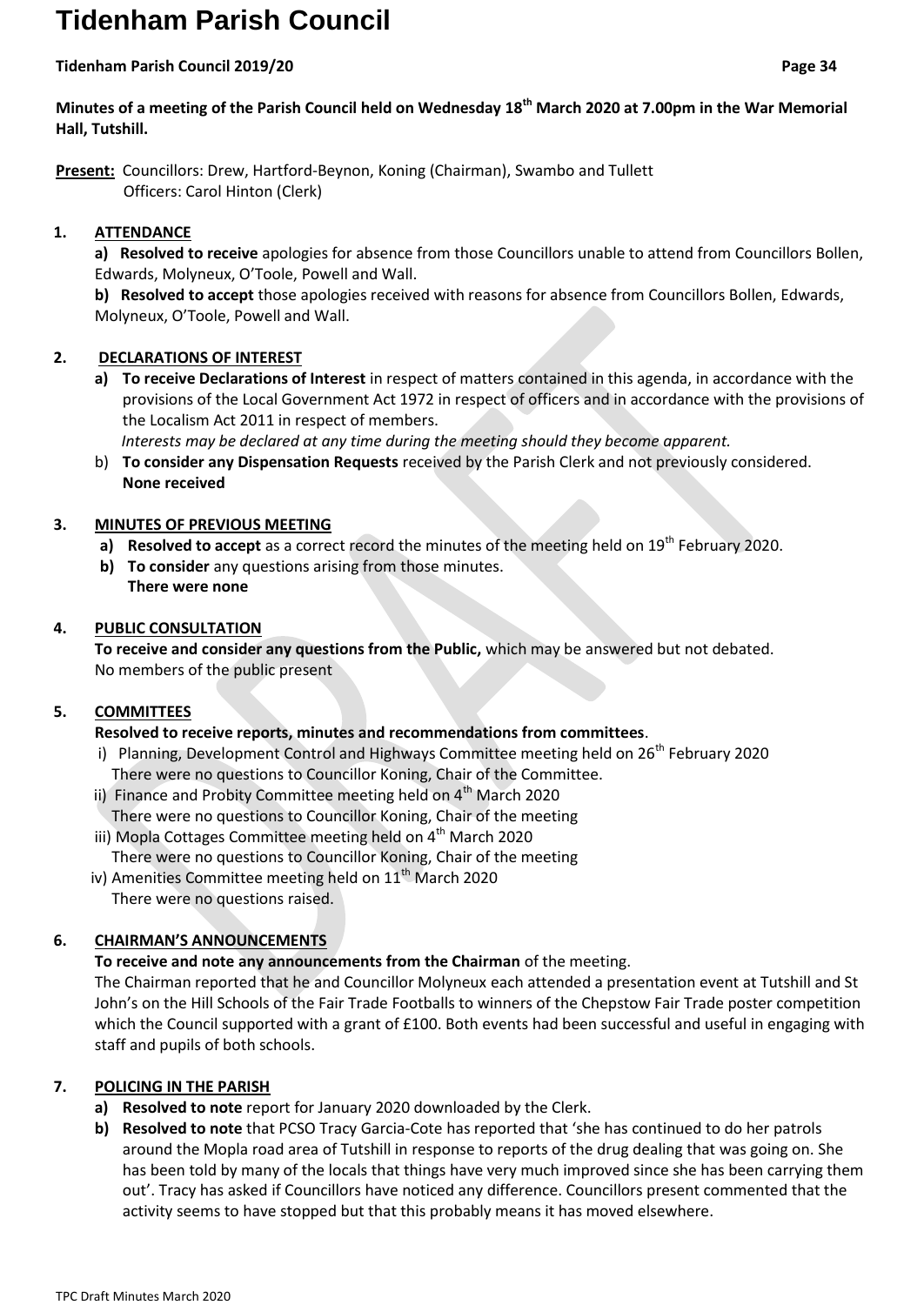# **Tidenham Parish Council** Draft Minutes of 18<sup>th</sup> March 2020

**c) Resolved to note** the Community bus will be visiting on the following dates: 22<sup>nd</sup> March, 6<sup>th</sup> April, 6<sup>th</sup> May and  $8<sup>th</sup>$  June 2020. I have been informed that the bus will be parked up in Tutshill at the layby opposite the bus stop at Elm Road on Coleford Rd from 9am till 3pm and have asked why the bus will not be visiting Sedbury as it used to. **However it was noted that due to the Coronavirus restrictions likely to be introduced the visits may not take place.**

#### **8. PARISH CLERK'S REPORT**

**Resolved to receive and note the Parish Clerk's Report**.

#### **9. FINANCE**

- **a) Resolved to approve payments** according to the Financial Statement for February 2020
- **b) Resolved to receive and approve the Financial Statement** for February 2020
- **c)** Resolved to note Receipts / Payments spreadsheet as presented to the Finance Committee 4<sup>th</sup> March 2020
- **d)** Resolved to note Budget Monitoring spreadsheet as presented to the Finance Committee 4<sup>th</sup> March 2020

### **10. EARMARKING OF FUNDS IN RESERVES**

**Resolved to approve** earmarking of funds for the following amounts for work that has been approved during the 19/20 financial year but has not yet been carried out and/or invoiced:

- **a)** £390 Dawn Cracknell for hedge trimming
- **b)** £72 replacement tree by Sedbury chemist shop
- **c)** £7920 Mark Bearcroft for church wall work
- **d)** £406.28 Gloucestershire County Council for installation of post for Beachley defibrillator relocation
- **e)** £115.89 EON for first year unmetered electricity supply to Beachley defibrillator
- **f)** £17535.60 Dean Park Contractors for re-surfacing of S&BVH car park
- **g)** £750 Tate Computer Technology for Microsoft Office Business Edition and set up of new admin laptops.
- **h)** £1032 WM Garden Services for St Luke's Churchyard gates
- **i)** £477.60 Greenfields Garden Services for play area repairs **(Total earmarked funds = £28,699.37)**

**The Clerk reported that she had attempted to Register for the CiLCA certificate but that registration had been suspended until April. Councillors agreed that the fee of £350 (approved June 2019 Minute 2019/2020 page 7 item 17) should be paid to the Clerk pending registration re-opening.**

# **11. RINGFENCING OF FUNDS IN RESERVES**

- **a) Resolved to approve** ringfencing of funds of £14,893 for future significant projects.
- **b) Resolved to approve** ringfencing of funds of £15,488 for Tump Solar Farm Community Benefit.

# **12. INTERNAL AUDIT**

**Resolved to note** Internal Audit Report and that no actions required. A list of Council owned land will be added to the website. The Clerk was thanked for her work in ensuring a successful audit.

# **13. NEWSLETTER**

- **a) To consider** inclusion of 4 advertisements in the newsletter at a charge of £100 each total income £400 towards the costs of delivery - from local businesses: Jones Butchers, Motor Services Chepstow, St John's on the Hill School and Lifestyle Express.
- **b) To consider** quotation from Storm Marketing for the design of Newsletter of £150.00 plus VAT total cost £180
- **c) To consider** quotation from Hanley Court printers for the printing and packaging (suitable for delivery to the Royal Mail distribution centre, Swindon) of 3000 newsletters of £595 (no VAT)
- **d) To consider** use of Royal Mail Door to Door Service for distribution of the Spring Newsletter cost £500 plus VAT – total cost £600
- **e) To consider** Clerk to pay agreed amounts as and when they are required.

### **Due to the Coronavirus restrictions likely to be introduced it was agreed consideration of this item should be postponed to a future date once conducting of future public meetings had been agreed.**